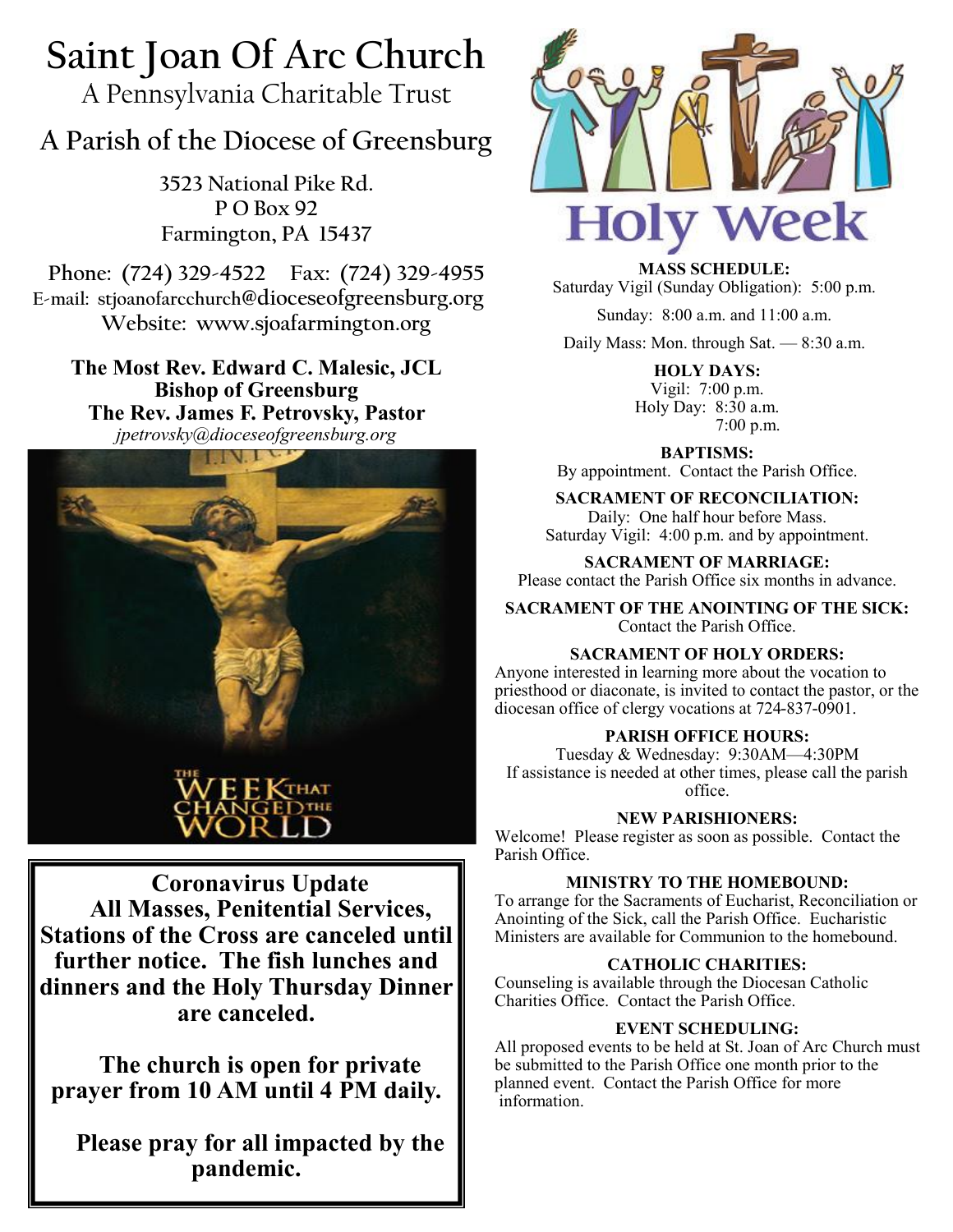| Mass Intentions for the Week                                                                                                                                                                                                                                                         | Liturgical Ministries Schedule                                                                                                                                                                     |  |
|--------------------------------------------------------------------------------------------------------------------------------------------------------------------------------------------------------------------------------------------------------------------------------------|----------------------------------------------------------------------------------------------------------------------------------------------------------------------------------------------------|--|
| Saturday, Apr. 4 Anticipated-6th Sunday of Lent                                                                                                                                                                                                                                      | April 11/12, 2019                                                                                                                                                                                  |  |
| Charlotte Ghion                                                                                                                                                                                                                                                                      | <b>LECTORS</b>                                                                                                                                                                                     |  |
| Sunday, Apr. 5-6th Sunday of Lent                                                                                                                                                                                                                                                    |                                                                                                                                                                                                    |  |
| Diane Bissell $\&$ Ed Bissell                                                                                                                                                                                                                                                        | <b>EXTRAORDINARY MINISTERS</b>                                                                                                                                                                     |  |
| Rheba Maust<br>Monday, Apr. 6                                                                                                                                                                                                                                                        |                                                                                                                                                                                                    |  |
|                                                                                                                                                                                                                                                                                      | <b>ALTAR SERVERS</b>                                                                                                                                                                               |  |
| Jim & Gloria Nuccetelli                                                                                                                                                                                                                                                              |                                                                                                                                                                                                    |  |
| Tuesday, Apr. 7                                                                                                                                                                                                                                                                      | <b>GREETERS</b>                                                                                                                                                                                    |  |
| Flo Richardson                                                                                                                                                                                                                                                                       |                                                                                                                                                                                                    |  |
| Wednesday, Apr. 8                                                                                                                                                                                                                                                                    |                                                                                                                                                                                                    |  |
| Thomas Wajda                                                                                                                                                                                                                                                                         | THANK YOU FOR YOUR SERVICE                                                                                                                                                                         |  |
| Thursday, Apr. 9                                                                                                                                                                                                                                                                     |                                                                                                                                                                                                    |  |
|                                                                                                                                                                                                                                                                                      | <b>Palm Sunday</b>                                                                                                                                                                                 |  |
| 7:30 pmGearing & O'Hern Families<br>M/M Dan Gearing                                                                                                                                                                                                                                  | 1: Isaiah 50: 4-7                                                                                                                                                                                  |  |
| Friday, Apr. 10                                                                                                                                                                                                                                                                      | 2: Philippians $2: 6-11$<br>3: Matthew 26: 14-27: 66                                                                                                                                               |  |
|                                                                                                                                                                                                                                                                                      |                                                                                                                                                                                                    |  |
| Saturday, Apr. 11                                                                                                                                                                                                                                                                    | <b>Liturgy of the Word - Meditation:</b><br>Saint Matthew writes of Jesus' celebrated entry into<br>Jerusalem, where some of the very large crowdcut                                               |  |
|                                                                                                                                                                                                                                                                                      | branches from the trees and strewed them on the road. Isaiah<br>prophesies of one who will speak to the weary a word that                                                                          |  |
| Saturday, Apr. 11 Anticipated-Easter                                                                                                                                                                                                                                                 | will rouse them. Paul writes to the Philippians about the total<br>self-giving of Christ and His exaltation by the Father. In the                                                                  |  |
| 9:00 pmIntentions of our Parish Family & Friends                                                                                                                                                                                                                                     | Gospel, Matthew gives His account of the last hours of Jesus,<br>including their Passover meal, His betrayal, and His passion,                                                                     |  |
| Sunday, Apr. 12-Easter                                                                                                                                                                                                                                                               | death, and burial.                                                                                                                                                                                 |  |
| 8:00 amIntentions of our Parish Family & Friends                                                                                                                                                                                                                                     | Focus: We recall and commemorate the events of our<br>salvation as we begin Holy Week.                                                                                                             |  |
| 11:00 amIntentions of our Parish Family & Friends                                                                                                                                                                                                                                    | As we remember the suffering and death of Jesus, we are<br>drawn more deeply into the mystery of God's steadfast love                                                                              |  |
| <b>Spiritual Communion Prayer</b><br>My Jesus, I believe that You are present in the Most<br>Holy Sacrament. I love You above all things,                                                                                                                                            | for all humanity: God so loved the world that He sent His<br>only Son that all may be saved.                                                                                                       |  |
| and I desire to receive You into my soul.<br>Since I cannot at this moment receive You sacramentally,<br>come at least spiritually into my heart.<br>I embrace You as if You were already there and unite<br>Myself wholly to You. Never permit me to be separated from<br>You. Amen | Pope Francis—thought for the day (Apr. 5)<br>I can say that the most beautiful and natural expressions of<br>joy which I have seen in my life were in poor people who<br>had little to hold on to. |  |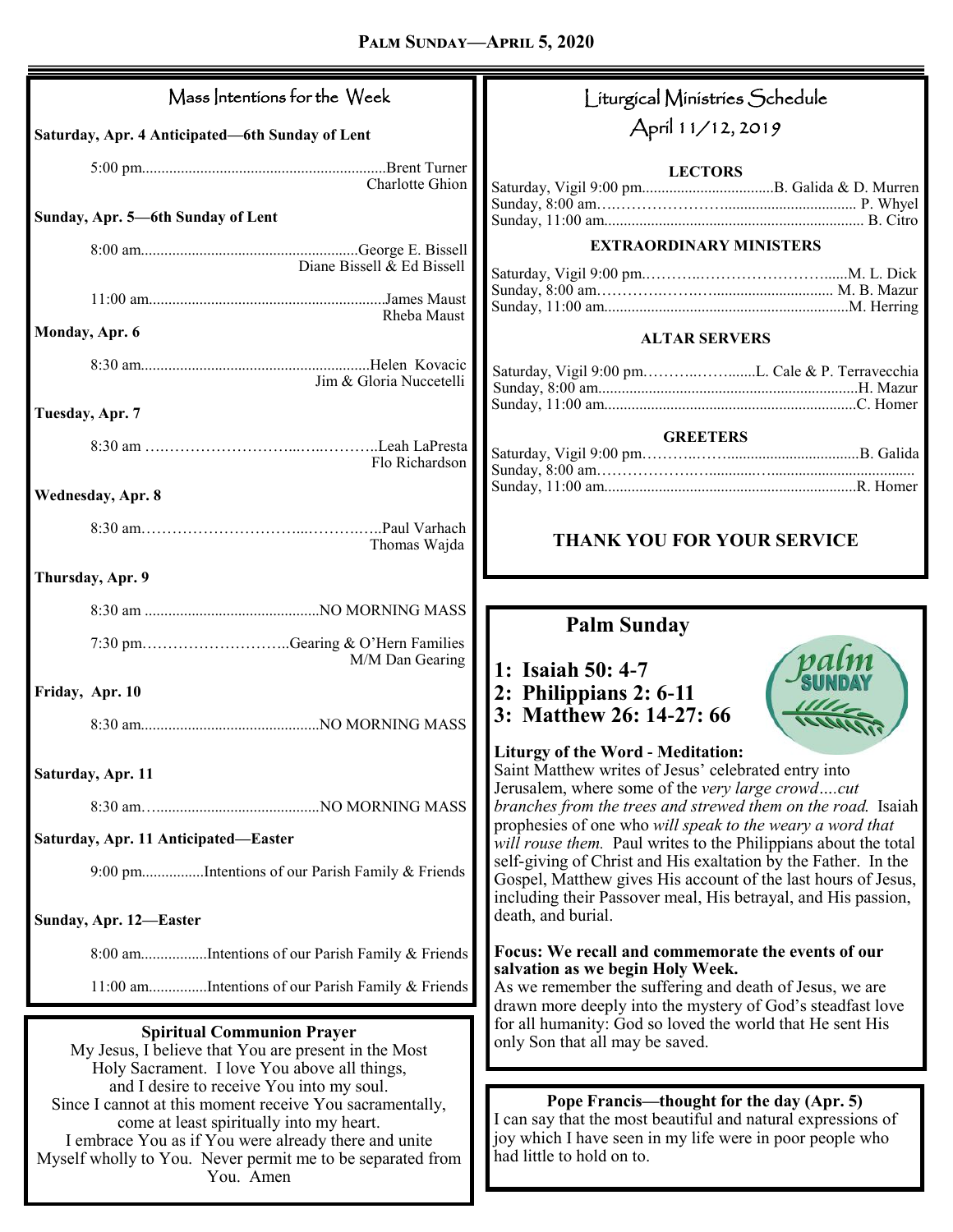| <b>Collection Report for</b>              |            |
|-------------------------------------------|------------|
| Sunday, March 29, 2020                    |            |
| <b>First Collection</b>                   |            |
| Envelopes for Sunday, March 29, 2020      | \$230.00   |
| <b>Envelopes (Past and Future Dates)</b>  | \$320.00   |
| Friends of Saint Joan of Arc And Visitors |            |
| <b>Loose Cash and Checks</b>              |            |
| <b>Second Collection</b>                  |            |
| <b>Extraordinary Expenses</b>             |            |
| Envelopes (All Dates)                     | 210.00     |
| Friends of Saint Joan of Arc and Visitors |            |
| <b>Loose Cash and Checks</b>              |            |
| Other                                     |            |
| Cemetery Fund                             | 5.00       |
| Palm Sunday                               | 5.00       |
| Candles                                   | 75.00      |
| <b>Missal Dedications</b>                 | 500.00     |
| <b>TOTAL:</b>                             | \$1,345.00 |

#### **DLA: "Support a ministry in bloom"**

Support a ministry in bloom like the Interfaith Grief Support Group started at St. Agnes Parish, North Huntingdon, by graduates of the Certificate in Pastoral Ministry Program. Your donations to the Diocesan Lenten Appeal provide scholarships for certificate students. They can go on to serve as ecclesial ministers or ordained permanent deacons or take on leadership roles in parish life. They are equipped with the knowledge to take on parish responsibilities with theological competence, pastoral sensitivity and spiritual depth. "Grow in the Lord" and donate today to the 2020 Diocesan Lenten Appeal at [DioceseofGreensburg.org/GROW.](http://www.dioceseofgreensburg.org/GROW) 

Our parish target this year is \$17,945. To date, we have contributed \$10,500. Any money in excess of our target will be returned to our parish to be used for our needed kitchen renovation.

#### **Lectors, Extraordinary Ministers, Altar Servers**

We are working on the May and June Ministry Schedules. If you have dates you would like to be assigned or dates you are not available, please contact Lillian by phone at 724-439- 1683 or email her at reservations@laurelcaverns.com. Please note: Ascension Thursday is May 21st, so we need all ministries for Wednesday, May 20th and Thursday, May 21st, both days at 7 PM.

*For as often as you eat this bread and dring the cup, you proclaim the Lord's death until He comes. 1 Corinthians 11: 26*

#### **Palm Sunday—The Passion**

 I know how the passion comes out. Jesus goes to His death. He dies, He is buried. He rises. The sun shines brilliantly. I can listen to the passion without worrying about how it will all end.

 In our almost two thousand years of celebrating these holy days of our salvation, I wonder if we've lost any sense of that unsettled feeling the disciples must have had—seeing signs that suggested things were not as they had been or should be, but not knowing quite what they meant and how it should all come out. Can I listen to the passion, present to its reality, without racing on ahead to the ending? Worried I have let my sure knowledge of the resurrection eclipse the mystery, I tune my ears to the voices of those unsure and those shaken by what is taking place: Pilate and his wife, Peter, the centurians at the cross. For I cannot welcome the light if I have not first plunged into the darkness.

 Pray for the grace to walk the passion slowly and reverently, to look beyond the high points and seek out the moments when faith falters, when underlying assumptions are shaken. Listen too for the times when tiny sparks of uncertainty burst into flames of recognition—"Clearly, this is the Son of God!"

Prayer: Lord, God, give us the courage to hear your passion as though for the first time. Grant that we might for this moment stand in the darkness that enveloped the world before You redeemed it, that we might more deeply experience the dawning of our new life in the days to come.

Beginning in a dark church stripped to the bone, the incense from the Mass of the last Supper still lurking in the corners, we pray in these age old words to commend ourselves to God. *Into your hands I commend my spirit.* I am encouraged when I encounter these words in the psalms we will pray at our Good Friday liturgies.

I marvel that these words from Psalm 31 were on Jesus' lips on the cross.

What might stop you from handing your life over to God?

Prayer: Into your hands, O Lord, we commend our lives, our spirits and our souls. Keep watch for us when the darkness encroaches, and keep us safe under your wings when we can no longer keep vigil for ourselves.

#### **Father, Forgive Them**

*"You rejected the holy and righteous One and asked to have a murderer given to you and you killed the Author of life, Whom God raised from the dead." Acts 3: 14-15*

 Jesus died crying out His love for each of us: young and old, saints and sinners, the people of His times and of our own. We have been saved by His cross, and no one can repress the joy of the Gospel. No one is far from the Father's merciful gaze. Looking at the cross means allowing our priorities, choices, and actions to be challenged. It means questioning ourselves about our sensitivity to those experiencing difficulty. Pope Francis